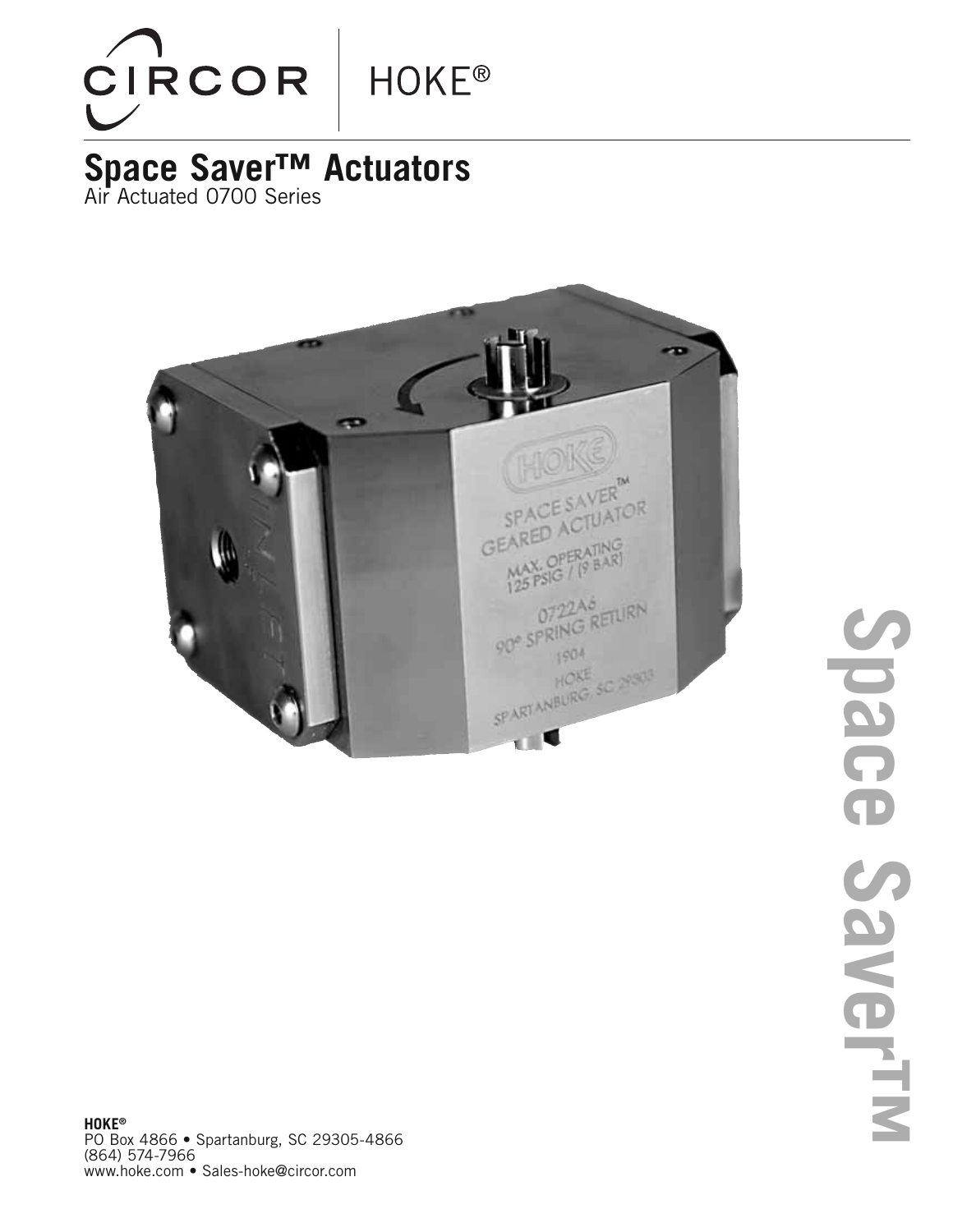### **For Your Safety**

It is solely the responsibility of the system designer and user to select products suitable for their specific application requirements and to ensure proper installation, operation, and maintenance of these products. When selecting products, the total system design must be considered to ensure safe, trouble-free performance. Material compatibility, product ratings and application details should be considered in the selection. Improper selection or use of products described herein can cause personal injury or property damage.

Contact your authorized HOKE® sales and service representative for information about additional sizes and special alloys.

#### **SAFETY WARNING:**

HOKE<sup>®</sup> products are designed for installation only by professional suitably qualified licensed system installers experienced in the applications and environments for which the products are intended. These products are intended for integration into a system. Where these products are to be used with flammable or hazardous media, precautions must be taken by the system designer and installer to ensure the safety of persons and property. Flammable or hazardous media pose risks associated with fire or explosion, as well as burning, poisoning or other injury or death to persons and/or destruction of property. The system designer and installer must provide for the capture and control of such substances from any vents in the product(s). The system installer must not permit any leakage or uncontrolled escape of hazardous or flammable substances. The system operator must be trained to follow appropriate precautions and must inspect and maintain the system and its components including the product(s) and at regular intervals in accordance with timescales recommended by the supplier to prevent unacceptable wear or failure.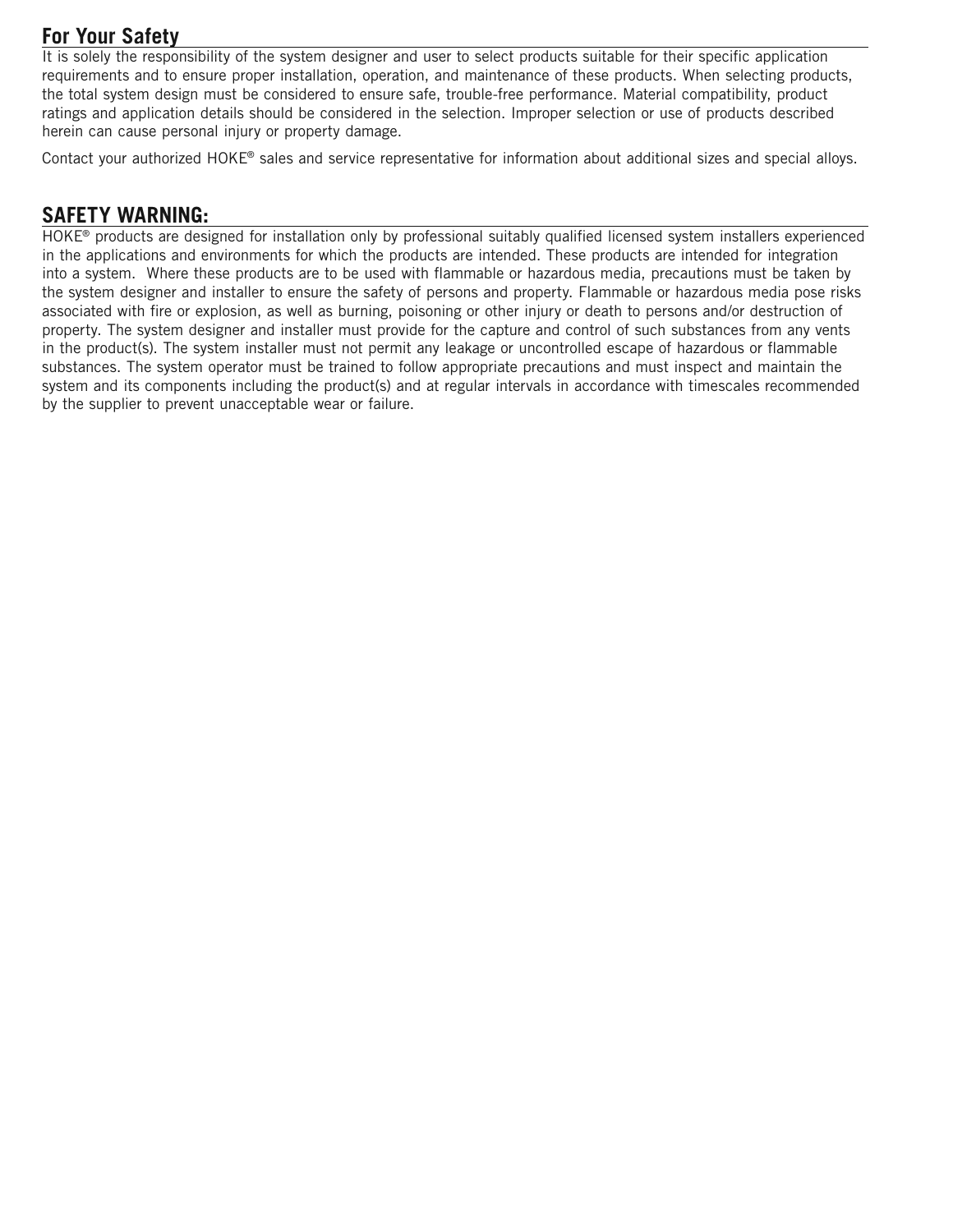# **HOKE®**

# **Space Saver™**

**CIRCOR** 

Air Actuated 0700 Series

This line of space saving pneumatic actuators is designed to provide safe, reliable control of most HOKE® Flomite®, Selectomite®, and DL/TL ball valves. For added flexibility, Space Saver actuators may be operated with many types of clean gases including air, natural gas, and nitrogen. Spring return and double acting versions are available for either 90º or 180º actuation. All Space Saver actuators come standard with a manual override feature for emergency operation.



#### **Typical Applications**

- Chemical
- Petrochemical
- Oil and Gas Drilling
- Research and Development
- Environmental Control
- Instrumentation Panels

#### **Technical Data**

| <b>Housing Material</b>               | Polyurethane coated aluminum                                                                                  |
|---------------------------------------|---------------------------------------------------------------------------------------------------------------|
| <b>Maximum Operating</b><br>Pressure  | 125 $psig(9)$ bar)                                                                                            |
| Air Supply<br>Connection*             | $\frac{1}{2}$ Female NPT                                                                                      |
| <b>Operating Temperature</b><br>Range | A6L Actuators-<br>$-40^{\circ}$ to 250° F (-40° to 121° C)<br>A6H Actuators-<br>0° to 400° F (-18° to 204° C) |
| Cycle time**                          | 1 second (dependent on air supply)                                                                            |
| <b>Cycle Life</b>                     | 250,000 cycles minimum                                                                                        |
| Weight                                | 1.7 lbs. (0.75 kg)                                                                                            |

\* The air line supplying and venting the actuator must not restrict airflow. Orifice size of air supply valves should be 3⁄32″<br>minimum (2.4 mm) to assure full actuator torque output.

Cycle time should not exceed 10 cycles per minute when operating continuously. DL or TL ball valves are recommended for higher cycle times.

#### **Features & Benefits**

Saves space

- Compact dimensions (2.25˝ x 2.75˝ x 3.5˝)
- One Space Saver actuator can operate two valves simultaneously
- HOKE® DL and TL ball valves are available for high cycle applications
- Available as 90°/180° spring return and double acting
- Operates with many clean gases (air, natural gas,
	- nitrogen) for added flexibility
- Minimal number of moving parts for reduced maintenance
- Corrosion resistant polyurethane coated aluminum housing for added durability
- High burst strength for enhanced safety
- Manual override for emergency operation
- Rapid response time of one second or less per cycle
- Unique piston gear drive assembly allows for wide range of uses
- Choice of two operating temperature ranges (A3, A5 models)
- Special High Tolerance NPT Thread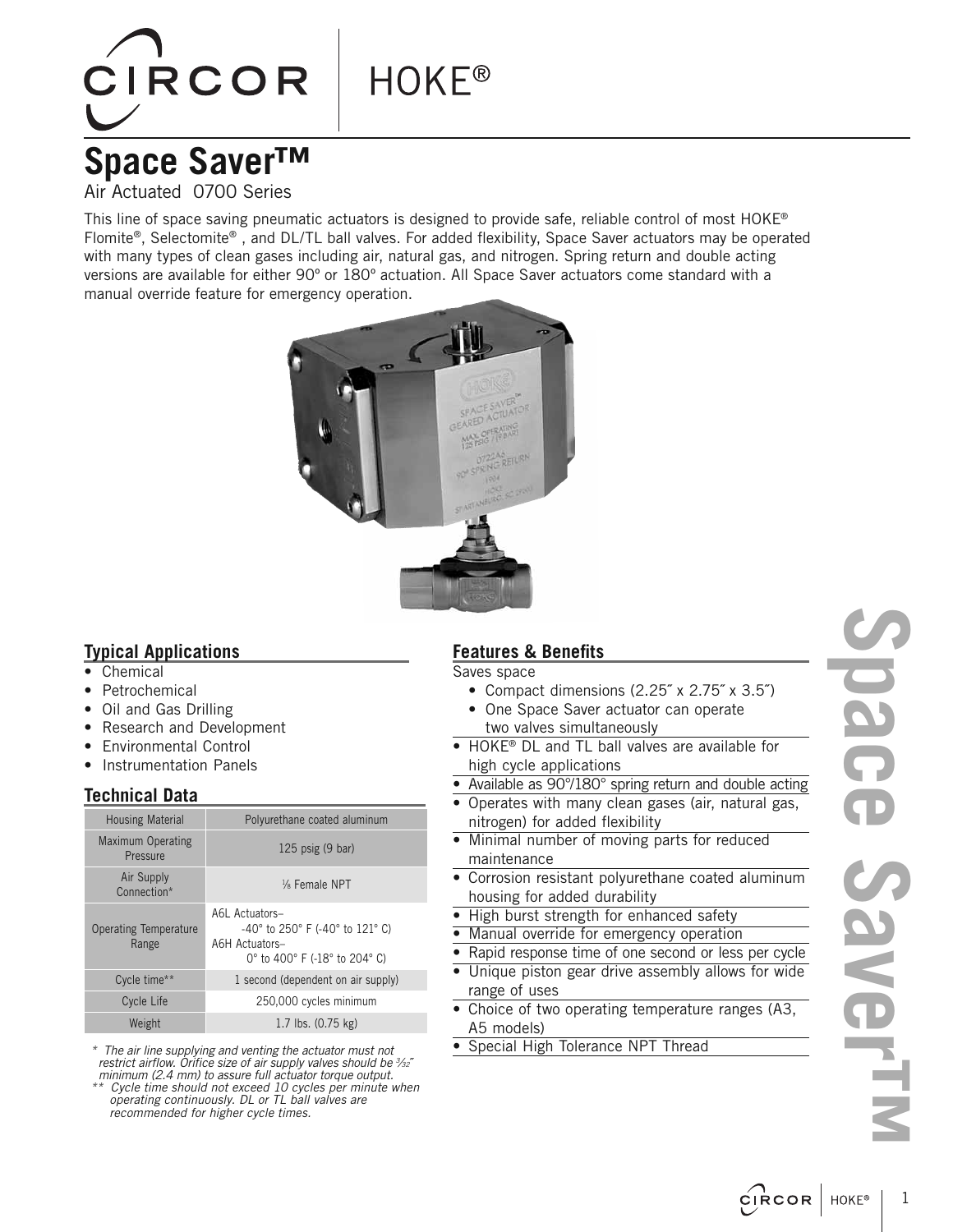# **Space Saver™**

### **Specifications**

#### **Materials of Construction**

- Electroless Nickel Plated Body
- Anodized aluminum and PTFE coated geared piston
- 316 stainless steel geared output shaft
- Filled PTFE shaft bearing
- Nitrile seals (A6L models)
- Viton® seals (A6H models)
- Alloy steel springs with corrosion resistant coating

## **Torque Specifications**

| <b>180° Spring Return</b><br>0713A6L/H        |                                         |                |                                                   |                |  |
|-----------------------------------------------|-----------------------------------------|----------------|---------------------------------------------------|----------------|--|
| <b>INLET</b><br><b>PRESSURE</b><br>(PSIG/BAR) | AIR SIDE TORQUE OUTPUT<br>(IN/LES / NM) |                | <b>SPRING SIDE TORQUE OUTPUT</b><br>(IN/LES / NM) |                |  |
|                                               | <b>AIR START</b>                        | <b>AIR END</b> | <b>AIR START</b>                                  | <b>AIR END</b> |  |
| 50/3                                          | 18/2                                    | 7/1            | 16/2                                              | 6/1            |  |
| 60/4                                          | 23/3                                    | 13/2           | 16/2                                              | 6/1            |  |
| 70/5                                          | 28/3                                    | 17/2           | 16/2                                              | 6/1            |  |
| 80/6                                          | 34/4                                    | 22/3           | 16/2                                              | 6/1            |  |
| 90/6                                          | 42/5                                    | 27/3           | 16/2                                              | 6/1            |  |
| 100/7                                         | 46/5                                    | 31/4           | 16/2                                              | 6/1            |  |
| 120/8                                         | 56/6                                    | 42/5           | 16/2                                              | 6/1            |  |

#### **0713A6L/H, 0722A6L/H 90° Spring Return**

| <b>INLET</b><br><b>PRESSURE</b><br>(PSIG) | AIR SIDE TORQUE OUTPUT<br>(IN/LES / NM) |                | <b>SPRING SIDE TORQUE OUTPUT</b><br>(IN/LES / NM) |                |  |
|-------------------------------------------|-----------------------------------------|----------------|---------------------------------------------------|----------------|--|
|                                           | <b>AIR START</b>                        | <b>AIR END</b> | <b>AIR START</b>                                  | <b>AIR END</b> |  |
| 60                                        | 9/1                                     | 5/1            | 30/3                                              | 20/2           |  |
| 70                                        | 16/2                                    | 10/1           | 30/3                                              | 20/2           |  |
| 80                                        | 20/2                                    |                | 30/3                                              | 20/2           |  |
| 90                                        | 26/3                                    |                | 30/3                                              | 20/2           |  |
| 100                                       | 30/3                                    | 20/2           | 30/3                                              | 20/2           |  |
| 120                                       | 40/5                                    | 30/3           | 30/3                                              | 20/2           |  |

Minimum inlet pressure to obtain 90 $^{\circ}$  rotation = 60 psig (4 bar)



## **0750 (180°), 0760 (90°) Double Acting**

Minimum inlet pressure to obtain  $180^\circ$  rotation = 50 psig (3 bar)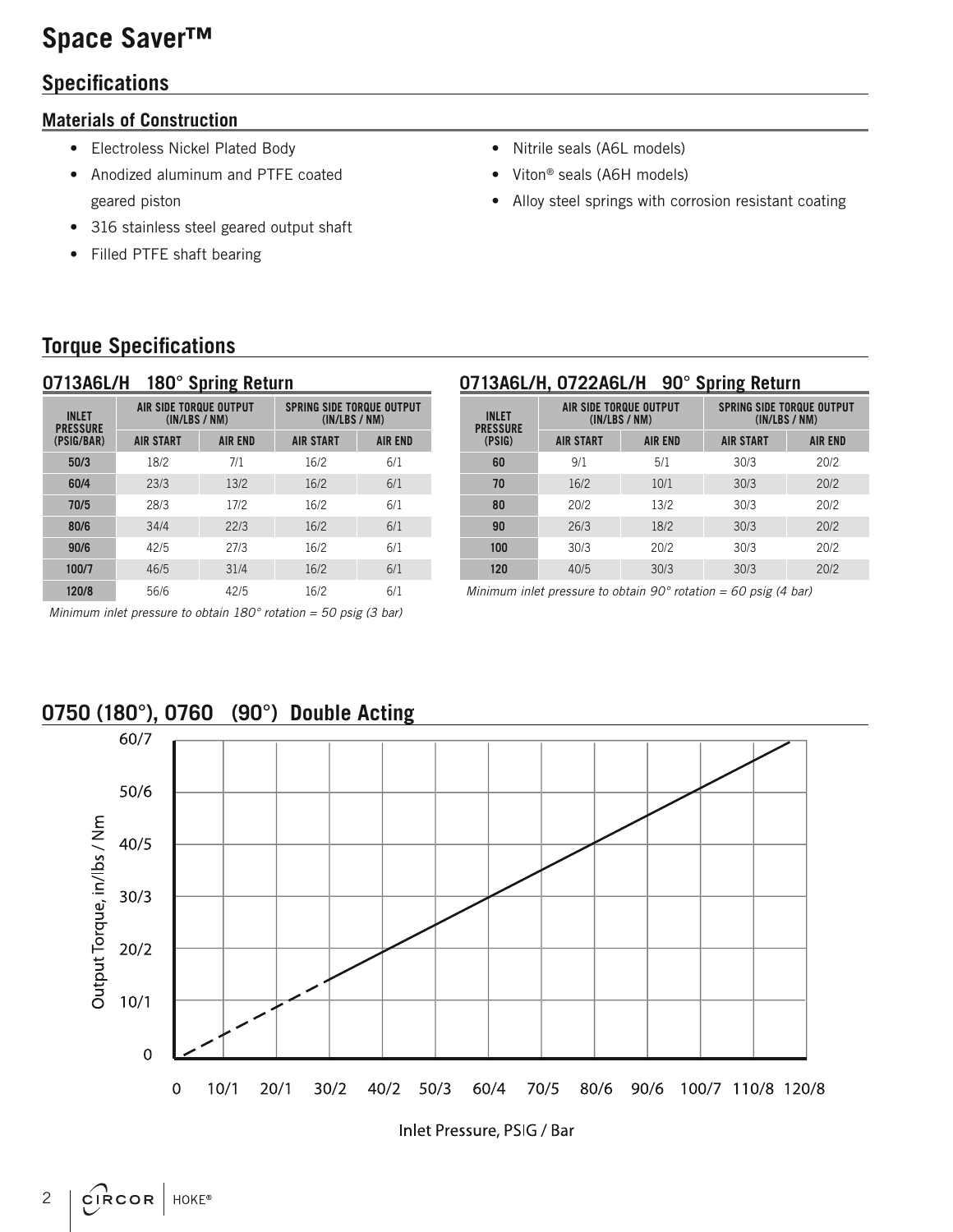# **Space Saver™**



These diagrams above and table below show mounting dimensions and specifications for Space Saver actuators with 1- and 2-valve configurations. All Space Saver actuators and mounting bracket dimensions above are the same across all models.

#### **Mounting Dimensions**

| <b>SPACE SAVER P/N</b> | 1 BALL VALVE         | 2 BALL VALVES             | $\mathsf{A}$     | B                            |
|------------------------|----------------------|---------------------------|------------------|------------------------------|
| 0722A6L/H              | 7142<br>7155         | 7142<br>7155              | 59/64''<br>23 mm | $15\%4$<br>48 mm             |
| 90° Spring Return      | 7115<br>7122         | $-$<br>7122               | 11/32''<br>26 mm | 2"<br>50.8 mm                |
| 0713A6L/H              | 7177                 | 7177                      | 59/64<br>$23$ mm | $15\%4$<br>48 mm             |
| 180° Spring Return     | 7165                 | $-$                       | 1''<br>$25$ mm   | $1 \frac{31}{32}$ "<br>50 mm |
| 0760A6L/H              | 7142<br>7155         | 7142<br>7155              | 59/64<br>$23$ mm | $15\%4$<br>48 mm             |
| 90° Double Acting      | 7115<br>7122         | $\qquad \qquad -$<br>7122 | 11/32''<br>26 mm | 2"<br>51 mm                  |
| 0750A6L/H              | 7177                 | 7177                      | 59/64<br>$23$ mm | $15\%4$<br>48 mm             |
| 180° Double Acting     | 7671<br>7673<br>7165 | 7671<br>7673<br>7165      | 1''<br>25 mm     | $1 \frac{31}{32}$ "<br>50 mm |





**0700 Series Actuator Front View <b>0700 Series Actuator End View**<br>CIRCOR | HOKE®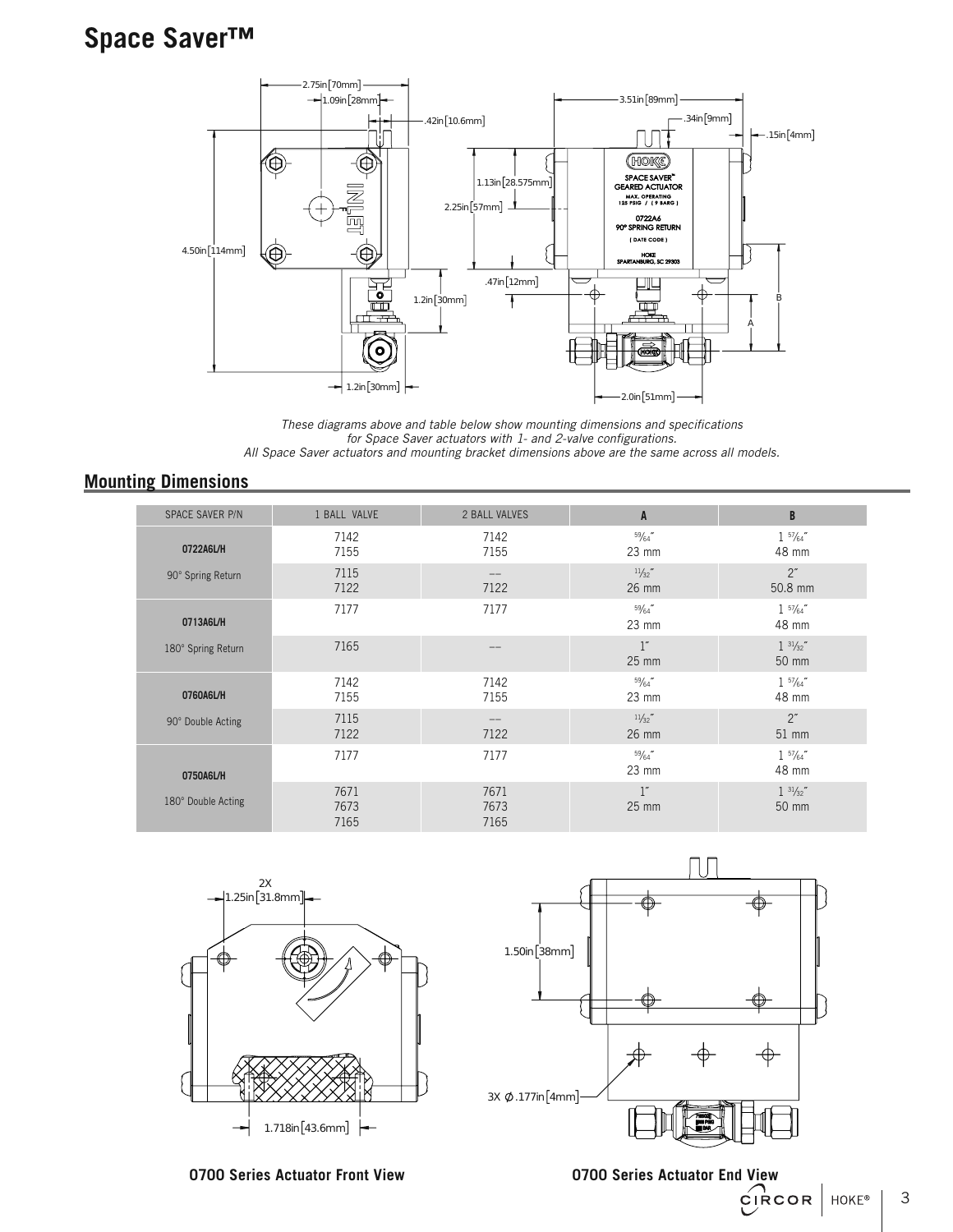# **Space Saver™**

The 0700 Series single actuator offers the capability of operating up to two 2-way ball valves simultaneously.





Cut-away of 0700 Series showing unique piston/gear drive assembly design.

#### **How to Order**

| <b>NUMBER OF VALVES</b><br><b>PER ACTUATOR*</b> | <b>ACTUATOR</b><br><b>TYPE</b> | <b>SPACE SAVER</b><br><b>PART NUMBER</b>         | <b>USE WITH BALL VALVE</b><br><b>PART NUMBER**</b>                  | <b>MOUNTING</b><br><b>KIT NUMBER</b> | <b>REQUIRED</b><br><b>ACTUATION PRESSURE</b>                             |
|-------------------------------------------------|--------------------------------|--------------------------------------------------|---------------------------------------------------------------------|--------------------------------------|--------------------------------------------------------------------------|
|                                                 | 180° Double Acting             | 0750A6L/H<br>0750A6L/H<br>0750A6L/H<br>0750A6L/H | 7165 [] [] []<br>7671 [] [] []<br>7673 [] [] []<br>7177 [] [] []    | 0700K1<br>0700K1<br>0700K1<br>0700K2 | 30 psig (2 bar)<br>40 psig (2 bar)<br>40 psig (2 bar)<br>20 psig (1 bar) |
| $2*$                                            | 180° Double Acting             | 0750A6L/H<br>0750A6L/H<br>0750A6L/H<br>0750A6L/H | 7165 [] [] []<br>7671 [] [] []<br>7673 [] [] []<br>7177 [] [] []    | 0700K1<br>0700K1<br>0700K1<br>0700K2 | 50 psig (3 bar)<br>60 psig (4 bar)<br>60 psig (4 bar)<br>25 psig (2 bar) |
|                                                 | 180° Spring Return             | 0713A6L/H<br>0713A6L/H                           | 7165 [] [] []<br>7177 [] [] []                                      | 0700K1<br>0700K2                     | 60 psig (4 bar)<br>40 psig (2 bar)                                       |
| $2*$                                            | 180° Spring Return             | 0713A6L/H                                        | $7177$ [] [] []                                                     | 0700K2                               | 50 psig (3 bar)                                                          |
|                                                 | 90° Spring Return              | 0722A6L/H<br>0722A6L/H<br>0722A6L/H<br>0722A6L/H | 7115 [] [] []<br>7122 [1] [1]<br>7142 [1] [1]<br>7155 [1] [1]       | 0700K3<br>0700K3<br>0700K2<br>0700K2 | 80 psig (6 bar)<br>70 psig (5 bar)<br>60 psig (4 bar)<br>65 psig (4 bar) |
| $2*$                                            | 90° Spring Return              | 0722A6L/H<br>0722A6L/H<br>0722A6L/H<br>0722A6L/H | 7122 [] [] []<br>7142 [] [] []<br>7155 [] [] []                     | 0700K3<br>0700K2<br>0700K2<br>0700K3 | 90 psig (6 bar)<br>70 psig (5 bar)<br>75 psig (5 bar)<br>80 psig (6 bar) |
|                                                 | 90° Double Acting              | 0760A6L/H<br>0760A6L/H<br>0760A6L/H              | 7115 [] [] [] DL []<br>7122 [] [] [] T L []<br>7022             T L | 0700K3<br>0700K3<br>0700K3           | 80 psig (6 bar)<br>70 psig (5 bar)<br>70 psig (5 bar)                    |
|                                                 | 90° Double Acting              | 0760A6L/H<br>0760A6L/H<br>0760A6L/H<br>0760A6L/H | 7115 [] [] []<br>7122 [1] [1]<br>7142 [1] [1]<br>7155 [1 [1] [1]    | 0700K3<br>0700K3<br>0700K2<br>0700K2 | 30 psig (2 bar)<br>25 psig (2 bar)<br>20 psig (1 bar)<br>20 psig (1 bar) |
| $2*$                                            | 90° Double Acting              | 0760A6L/H<br>0760A6L/H<br>0760A6L/H<br>0760A6L/H | 7122 [] [] []<br>7142 [] [] []<br>7155 [] [] []                     | 0700K3<br>0700K3<br>0700K2<br>0700K2 | 30 psig (2 bar)<br>25 psig (2 bar)<br>20 psig (1 bar)<br>20 psig (1 bar) |

\* Two valve mounting kits required for two valve operation.

\*\* 7165, 7177, and 7673 Series not recommended for high cycle applications.

#### **FACTORY ASSEMBLY**

To order factory assembled, additional information is required

- For Spring Return 90° actuators, normally open or normally closed must be specified.
- For Spring Return 180˚ actuators, spring return position must be indicated on order.
- Order must also state "factory assembled."
- For general ball valve model numbers, please see above or page 3. For specific information on ball valves, refer to HOKE<sup>®'</sup>s High Cycle Ball Valve Catalog #79067. DL or TL Series ball valves should be used for high cycle applications.
- Example: **0722A6L/H** normally open actuator with **7115G6Y** ball valve and **0700K3** mounting kit, factory assembled.

#### **Field Assembly**

To order the valve and actuator for field assembly, the valve number, actuator number and mounting kit number must be specified. Example: **7122F4Y TL** ball valve with **0722A6L/H** actuator and **0700K3** Mounting Kit, for field assembly.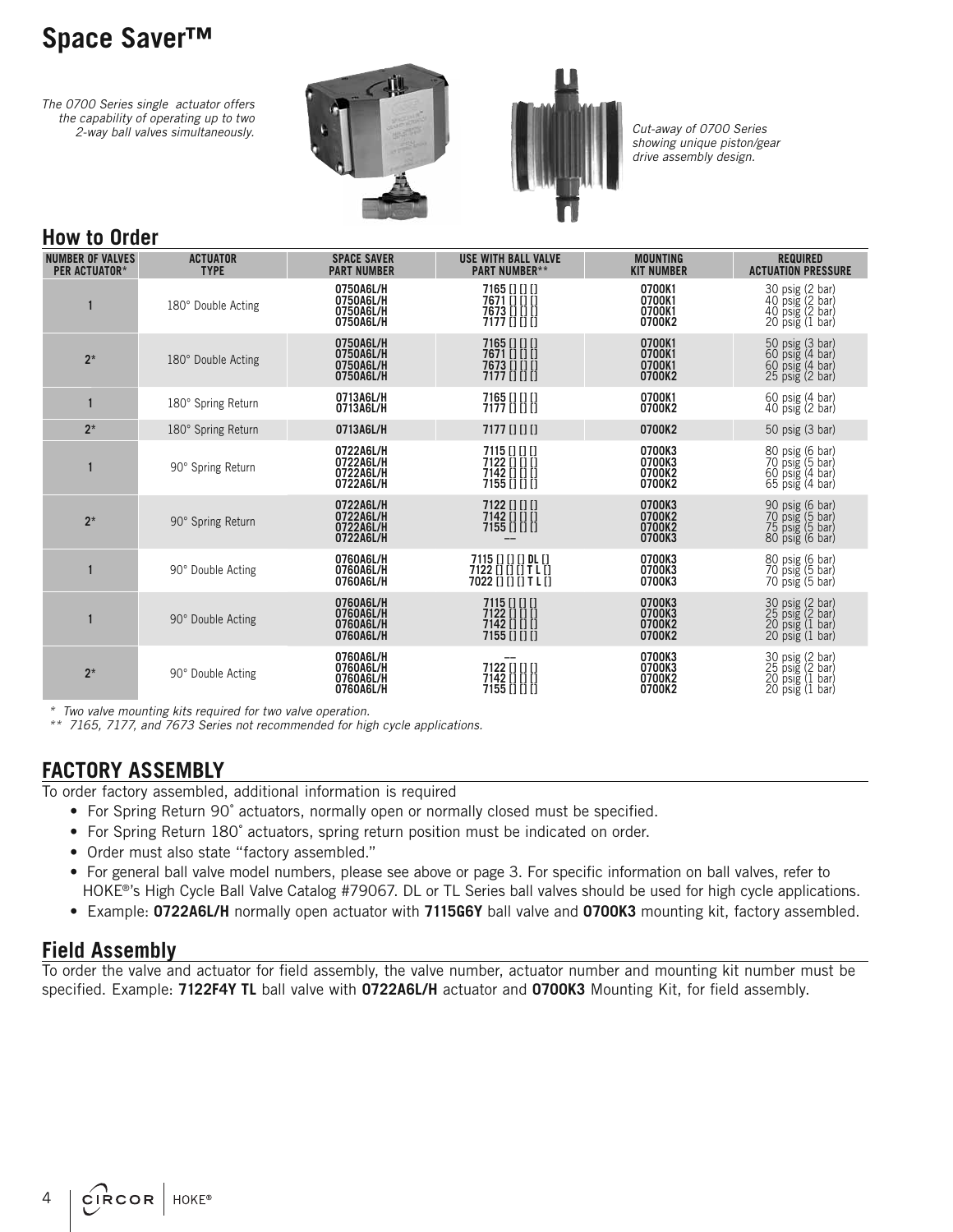#### **HOKE® Literature and Published Information - Disclaimer:**

Catalog, literature and other published information such as drawings, charts and website content is for informational purposes only. Dimensions are for reference only and are subject to change. Each reader of the information should consult with his or her own qualified engineer prior to using the whole or any part of the information.

CIRCOR Instrumentation makes every effort to maintain the accuracy and quality of the information provided in our Catalogs, literature, digital resources and other published information such as drawings, charts, and website content. However, CIRCOR Instrumentation cannot guarantee and assumes no legal liability nor responsibility for the accuracy or completeness of the information provided. The information contained in printed or published literature or digital resources is for general guidance only. You should neither act, nor refrain from action, on the basis of any such information. You should take appropriate professional advice on your particular circumstances because the application of our equipment may vary depending on particular circumstances.

#### **Copyright Disclaimer:**

The copyright of all content in this catalog and other published literature or digital resources is owned by CIRCOR Instrumentation and/or the various manufacturers of our equipment. No part of our catalogs, published literature and digital resources may be changed, reproduced, stored in or transmitted on any website or medium without the prior written permission of CIRCOR Instrumentation. Requests to republish any material must be sent to sales-hoke@circor.com.

In case of any questions or remarks, feel free to contact us.